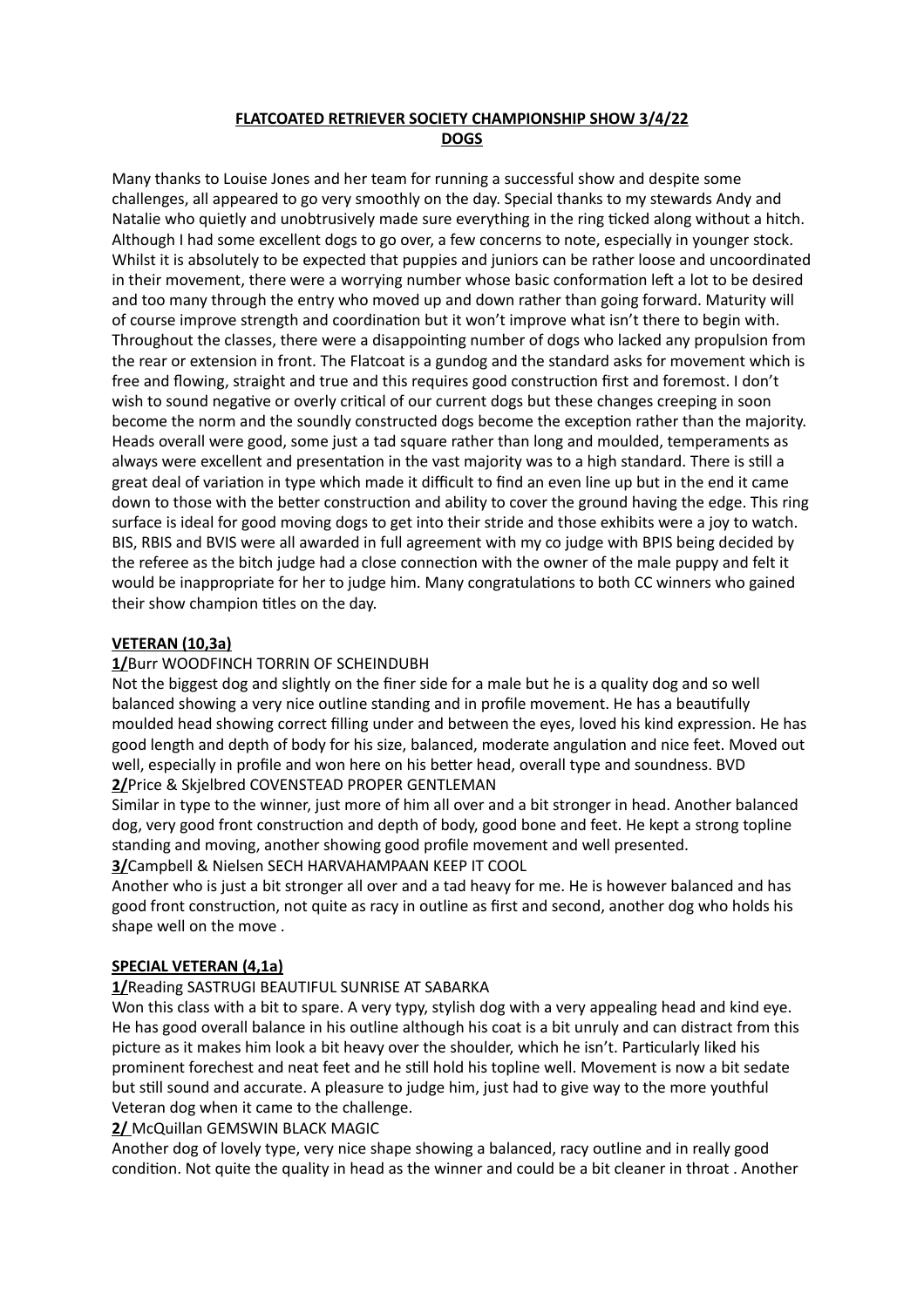who is perhaps a bit more sedate in his movement these days but he was sound and happy, a credit to his owner.

# **3/** Price BLACKLAKE OBERON OF RUDDLEBERRY

Appealing older gentleman, the only one in this class showing any grey at all still but retaining his youthfull outlook. Good head, slighter full in eye but still showing a kind expression. Nice feet, moved ok and holding his topline.

## **MINOR PUPPY (6,1a)**

## **1/** Bellamy BOCHILBARLEY GOBLET OF FIRE

Difficult class, all a bit uncoordinated as to be expected but front angulation was also a concern in most. This youngster was the most balanced of those here today, he is a nice size for his age and shows a good overall shape with a level topline and good tailset. Best head shape here today and has a very nice tight dark eye. Still to develop in body of course and hopefully will grow on nicely and settle down in movement, I did think he would benefit from going at a slightly steadier pace . Presented very well, he has a good quality coat which enhanced the overall picture. BPD and subsequently BPIS judged by the referee.

# **2/** Milton MANTEAUPLAT MONTBAZILLAC

A bit more upstanding and higher on leg than the winner. He has a very appealing head and kind eye. He is a little bit upright in his upper arm at present but he does have forechest. Good bone and feet, not quite the balance of the winner today.

# **3/** Ellis & Taylor-Ellis FLATCHARM PROPER JOB

A very nice puppy who needs a lot of time to grown into himself. He has a very nice head shape although eye is a bit loose at present which should improve with age. He is quite well balanced with a good level topline. Very excited on the move but he did settle enough eventually to show he is sound albeit uncoordinated at present.

## **PUPPY(11,1a)**

## **1/** Nicholls & Price LLANTRUSSA AS BIG AS THE RITZ

Quality puppy who has the frame and type to suggest he will develop into a lovely adult although he is raw at present. One of the few whose neck ran well back into the shoulders and flowed into a strong topline, he has a lovely head and excellent eye colour to match his liver coat which was a bit lacking today but that will change. Moved well in the class but unfortunately had a minor mishap outside during the day which meant he went lame during the challenge for best puppy dog and therefore could not progress any further. However, I really liked him, one of the best youngsters on the day and I look forward to watching him in the future.

## **2/** Gulbis BLACKLAKE LYSANDER FOR GAYPLUME

No nonsense type of dog, he is workmanlike with nice balance in outline and a frame to fill as he matures. He has a good headshape and kind eye, enough bone and better feet than first. Presented in lovely coat and condition, good depth through his body, strong rear and well set tail. Another who I expect will only improve with maturity.

## **3/** Clarke TELURN EACH TO HIS OWN FOR CHALWAY

Substantial liver dog of good colour, he has a nice masculine head and eye colour to match his coat, well balanced through his body with plenty of bone and quite mature for his age. Held a level topline and well set tail carried correctly.

## **JUNIOR (11,1a)**

## **1/** Gribble JAZZANRAGA ADVENTURER

Another nicely balanced liver dog with good headshape and eye colour, liked his size and overall shape, nicely angulated front and rear, good depth of chest and held a good topline. A bit loose in his movement coming and going but had a decent length of stride in profile. Carrying a bit too much weight today.

**2/** TELURN EACH TO HIS OWN FOR CHALWAY

**3/** Kearton BRAEMIST BOOTLEGGER AT RAVENHALL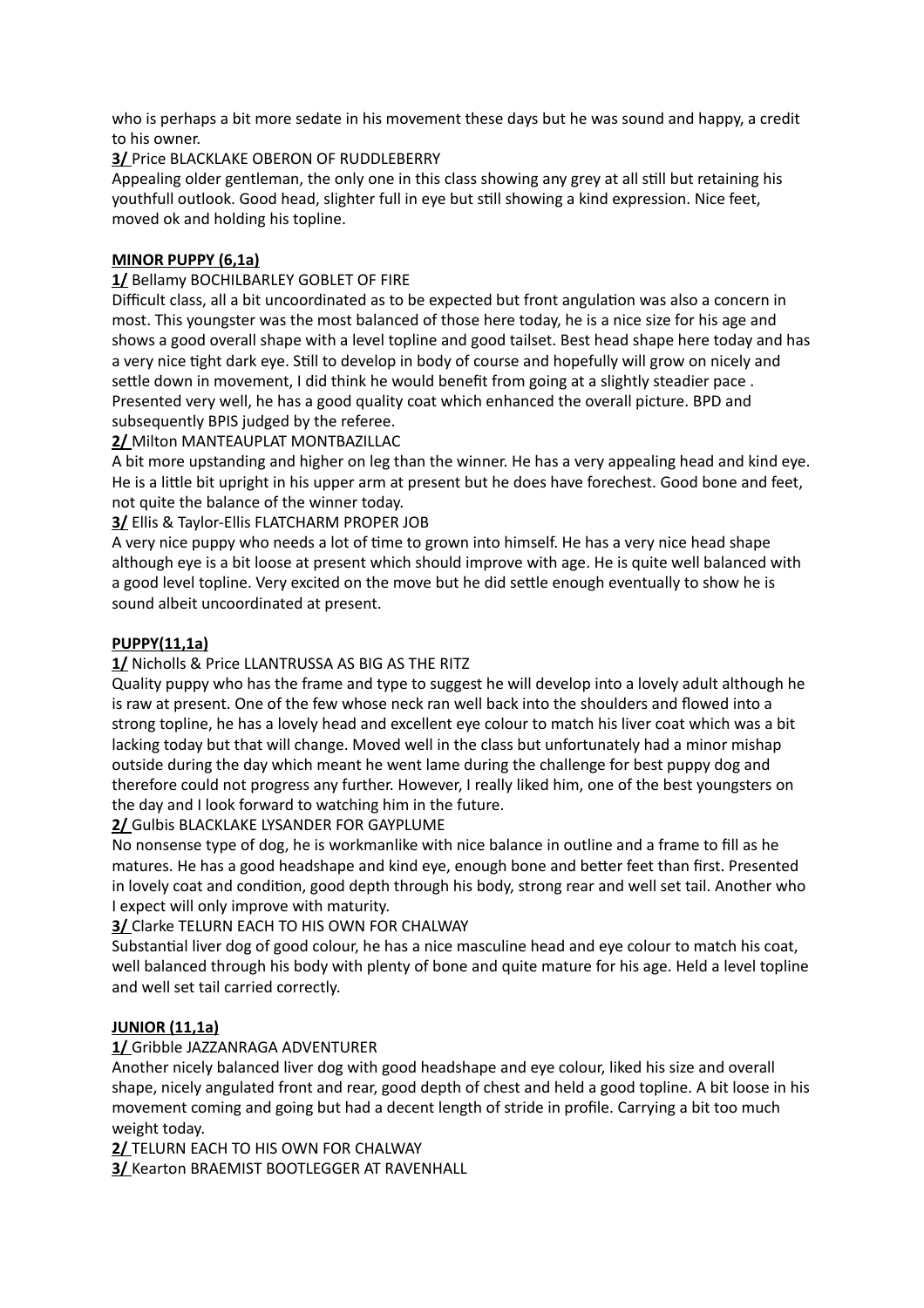I really liked this youngsters size and type and he had the best head in the class, long and well moulded with a very appealing dark eye giving that soft kind expression which is so characteristic of the breed. I just found him a tad narrow through the body at present although he has sufficient depth of chest. Slopes a bit too much in croup which just detracts a little bit from the outline and I would like to see a little bit more extension on the move.

# **YEARLING (6,0a)**

### **1/**May RONEVORG DARK ANGEL AT LUSSAC

Won this class with ease, very sound, fit youngster in hard condition who comes into his own on the move with his strong, free flowing movement which was lovely to watch. He has a good masculine head and kind eye, balanced and moderate in his angulation with strong rear quarters allowing him to show good extension when moving, good bone, feet could be a tad tighter. Firm, level topline held well at all times and well set and carried tail. Still has some maturing to do in body and coat which will come and when it does I'm sure he will take some top honours.

### **2/** Prior GEMSWIN SHUT UP AND DANCE

Bit more up on the leg than  $1<sup>st</sup>$ , he has a really nice headshape, well moulded with good length and with a very kind dark eye. Scored in his front construction showing prominent forechest, he has good bone although feet could be a bit better, good depth to his chest and length to ribcage. Slightly too much slope to his croup. Presented in lovely dense coat and good body condition. Moved true out and back although could have had a bit more extension in profile.

### **3/** Price NAPADA'S GIFT FROM LLANTRUSSA

Taller and rangier than first 2 but still of good type and overall shape. He has a very nice headshape showing good length, nice eye but not quite the softness in expression of 2. He doesn't quite fill his frame yet so movement still needs to come together a bit more as he matures. Held a good shape and firm topline at all times and another presented in good coat today.

### **NOVICE (8,2a)**

### **1/** Slade HIGHTYNE FLY ME TO THE MOON

What a lovely dog, I was surprised to find him in novice but I suppose covid has meant some haven't had the same opportunities to get out in the ring. Really appealed for his lovely head type and kind eye. He has a well constructed front and good bone and feet. Nice depth and length to his ribcage, slight slope to the croup and well set tail. He moves on a fluent, even stride and I'm sure that when he and his handler gain a little more confidence he will show himself to advantage, one who could easily be overlooked as he is not the showiest dog .

#### **2/** Ashcroft GUNOAK EMERALDS HIGHLANDER

Another really nice youngster of slightly different type. A bit more upstanding than winner and slightly stronger in head. Has nice balance throughout with very good bone and feet, excellent topline and well set and carried tail. Plenty of muscle in his rear quarters allowing him to move positively on an even stride.

#### **3/** Price RUDDLEBERRY SKYLARK

Very similar to 2nd placed dog and my notes are much the same, not a lot to separate them but I just slightly preferred the head on 2<sup>nd</sup> and he held his topline a bit better. A lot to like on this one.

#### **GRADUATE (10,2a)**

## **1/** HIGHTYNE FLY ME TO THE MOON

#### **2/**Millbank SKYBROOK SANDPIPER OF LARKSDOWN

A really well constructed, sound dog with a very profuse coat which can detract a bit from his outline so he needs a hands on examination to appreciate what's there. He is well angulated both ends and short coupled. Has a good male head and nice dark eye with a soft expression, lovely bone and feet. Moves very soundly and freely with good extension. Just slightly preferred the racier outline and headshape of the winner but this is a quality dog

**3/** Knight & Jacobs GENSWIN ERASE AND REWIND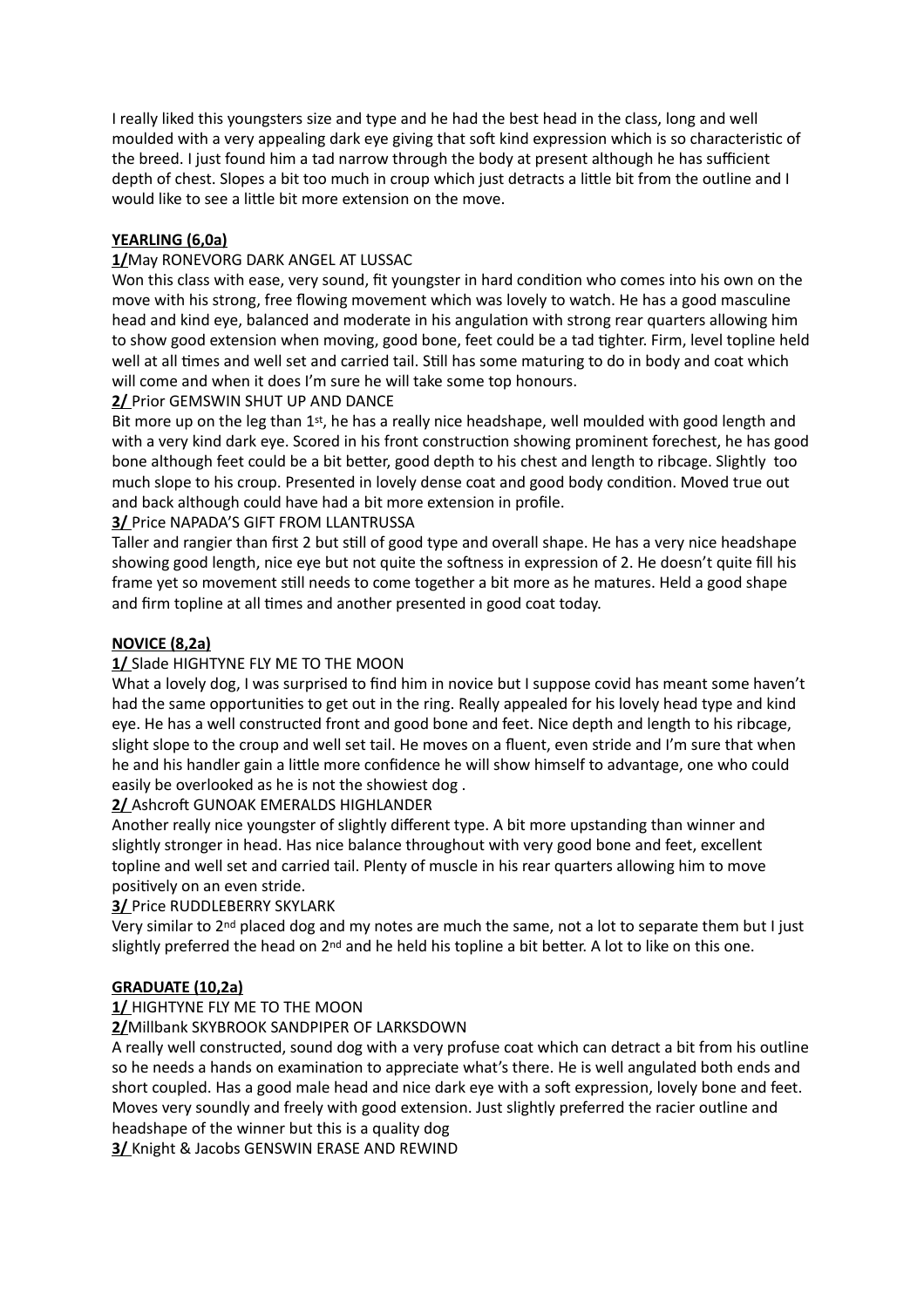Another good youngster, very nicely balanced and holding a good topline. Good head and eye shape, nice front angulation and corresponding rear, another with good quality bone and tight feet, he also was presented in full coat of good quality. Moves true but not quite the same extension in profile as first 2

## **POST GRADUATE (11,3a)**

## **1/**Deacon HARLISTREAM HENDRICKS

Class of very mixed quality, this dog had the best outline here and length of stride. He has a very nice headpiece although eye is a bit loose and his ears could be a bit smaller. He has a good length of neck which runs well back into the shoulders and level topline with well set tail. Balanced through the body with good depth of chest and strong rear. He is very down on his front pasterns , good bone and straight forelegs. Would benefit from a bit more tidying of ears and feet to enhance the overall picture.

## **2/** Egginton PAJANBECK SHALL WE DANCE

Really appealing head and eye on this male, long and well moulded with good fill in and soft expression. Good, clean neck running into well laid back shoulders and good front angulation, very nice feet. Just a tad long in body for his height and slightly too much slope to his croup but a really nice type overall and moved reasonably well.

### **3/** Huyton HIGHTYNE WHEN I FALL IN LOVE

Nicely balanced dog of good size. Could have a little bit more angulation both ends which would allow him to move out with a bit more freedom. He has excellent bone and feet and his head is very appealing with a lovely dark eye. He has plenty of coat which was well presented.

### **MID LIMIT (5,1a)**

# **1/**Walker LIZZLOG BUZZ LIGHTYEAR

This was a really good class, all 4 had their strong points.

Quality young dog of nice size who appealed greatly for his type and was presented to perfection. Although he is not quite the finished article, its all there and can only get better with maturity. He has a lovely male head, well moulded of good length and well filled up, kind eye and expression. Lovely strong , straight bone and excellent tight feet. His neck runs well back into his shoulders and he has balance throughout with a strong rear end to drive off and presents a lovely, clean outline flowing from head to tail. Holds his shape at all times and uses his tail well standing and moving. I liked him in the class and when he came into the challenge he just covered his ground so well on the move and really made the best use of the ring and it was his effortless movement which gained him the CC and later with my co judges agreement BIS. I later learned this was his 3rd CC so many congratulations to his owners.

## **2/** Douglas PLAINFIRES QUINTESSENTIAL GREENBAYHILL

This dog presented a really nice all over shape, good depth and length to his body with prominent forechest, good bone and feet. Lovely moulding and length to his head, clean neck and shoulders and strong topline. He is a fraction long in the stifle which makes his rear movement a tad untidy but he covers his ground really well in profile when moved at the right pace for him. Lovely type and another of good medium size.

#### **3/** Trotter LUSSAC WINTER WIZARD

Another quality dog, very handsome boy who is a bit more upstanding than first 2 and slightly different in type. He has a very nice, masculine head although I would like a bit more length to it but it is well filled in and he has a kind expression. Balanced all through with strong bone, well muscled and very sound on the move if not quite the extension of the winner. He has a lovely straight, dense coat and was beautifully presented.

#### **LIMIT (14, 3a)**

#### **1/** Bellamy BOCHILBARLEY BLUE MOON

Another mixed class where movement was an issue for many. This is a balanced mature dog of good overall shape although could be slightly racier in appearance. Good headshape and kind eye,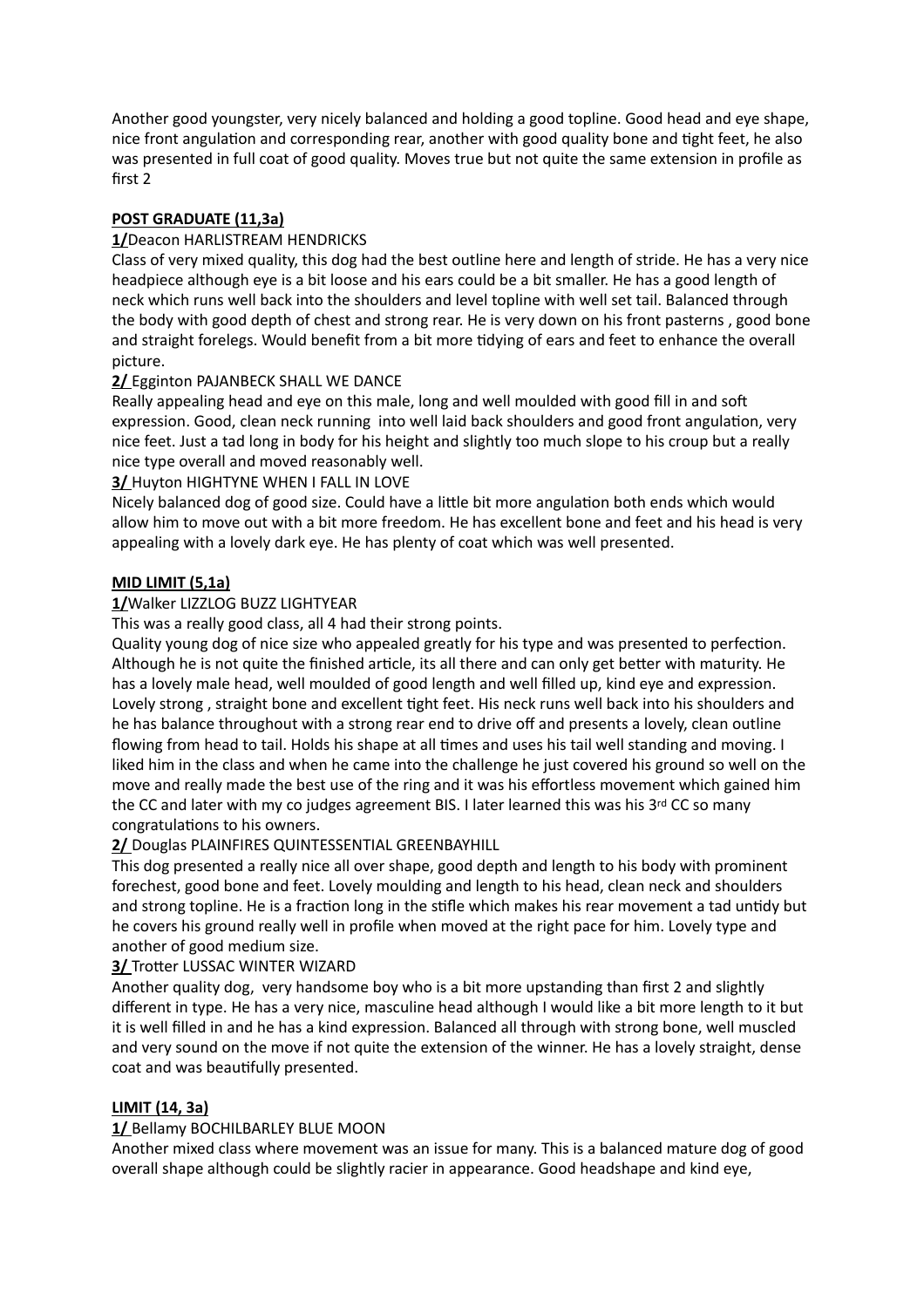sufficient bone and good tight feet. Front and rear angulation is equal, short coupled, topline level and well carried tail. He moves on a good length of stride with positive rear action although a tad wide in front and would perhaps benefit from moving at a slightly slower pace. **2/**Ross GO WITH THE FLOW EBONY IN HARMONY AT QLOCONTRAIL

Another medium sized dog who has a lovely mature outline showing good balance and is very well presented. He is very well constructed overall, good length of neck running well back into shoulders, slightly longer in body than winner but the length is in the ribcage, just a bit strong in head shape although he has a kind eye and neat ears. Lovely strong bone and tight feet. Very good rear action and length of stride, just preferred head of the winner

### **3/** Smitherman &Roberts SEAHEART CRIAN AT GLOI

Impressive dog on the stand presented in full coat. Similar height to first 2 although not so clean in outline. He has a very nice headshape, just a bit full in eye, lovely bone and good feet. Not quite the overall balance as first 2 and movement let him down here.

### **OPEN (6, 0a)**

### **1/**Holland FLATCHARM MR BRIGHTSIDE

High quality class, all had their merits so on another day it could be a different outcome. Really liked this dog for his overall shape and balance. He has a lovely head, possibly the best of the day, beautifully moulded and that typical kind expression. He shows strength and elegance in his clean outline, particularly good front construction and forechest, good bone and feet. Held his level topline at all times and really used his well set tail standing and on the move. Very well presented and handled to advantage but I don't think he needs a lot of help in that respect as he is a natural showman. He moves true out and back but I would just like a bit more extension in profile. He wasn't far off the top honours today and I'm sure his title wont be too long in coming now.

**2/**Walker LIZZLOG SHOTGUN HARRY

Much to like about this boy, another who was beautifully presented and handled to get the best out of him. A bit longer in body than winner and covering the ground a bit better, another very well constructed dog showing a clean, racy outline from his good construction. Preferred head of the winner

#### **3/**Holman SA CH TREVANA MASTERCHEF

Very balanced, moderate dog all through with a lovely headshape showing good length and moulding. He is very soundly constructed with good bone and moves true on an even stride. Good topline and tailset. Just carrying a bit too much weight today which pegged him back a bit and coat just not quite in the same bloom as those in front. Nevertheless he is a quality dog with a great deal to like.

#### **CHAMPION (5,1a)**

#### **1/** Reynolds CH WICCANSSAGE HUGO'S DREAM

As with the last class, all quality dogs with much to like. This dog shows great balance and moderation in his construction, he is racy but with strength from his quality bone and well developed body. Lovely head shape and kind eye, his front and rear angulation are equal and he has good forechest. Moves out and back really well and has a good open side gait covering his ground well. His construction may be moderate but his personality certainly isn't as he is full of himself which helps him to show off his many attributes to advantage. When it came to the RCC and RBIS challenges, his sound and free movement just gave him an edge in the final run off.

#### **2/** Bellamy SH CH WOODFINCH MASQUERADE

A really lovely type of dog, racy in outline as was the winner, he has a lovely head and kind eye, well constructed all through and presented in full coat and great condition. He appeals greatly and moved on a good length of stride. He is still a very young dog and in that respect is not quite the finished product yet so there is definitely more to come once he is fully mature and strengthens up even more.

**3/** Goldberg & Keight SH CH LAURVIC TALKING ITALIAN